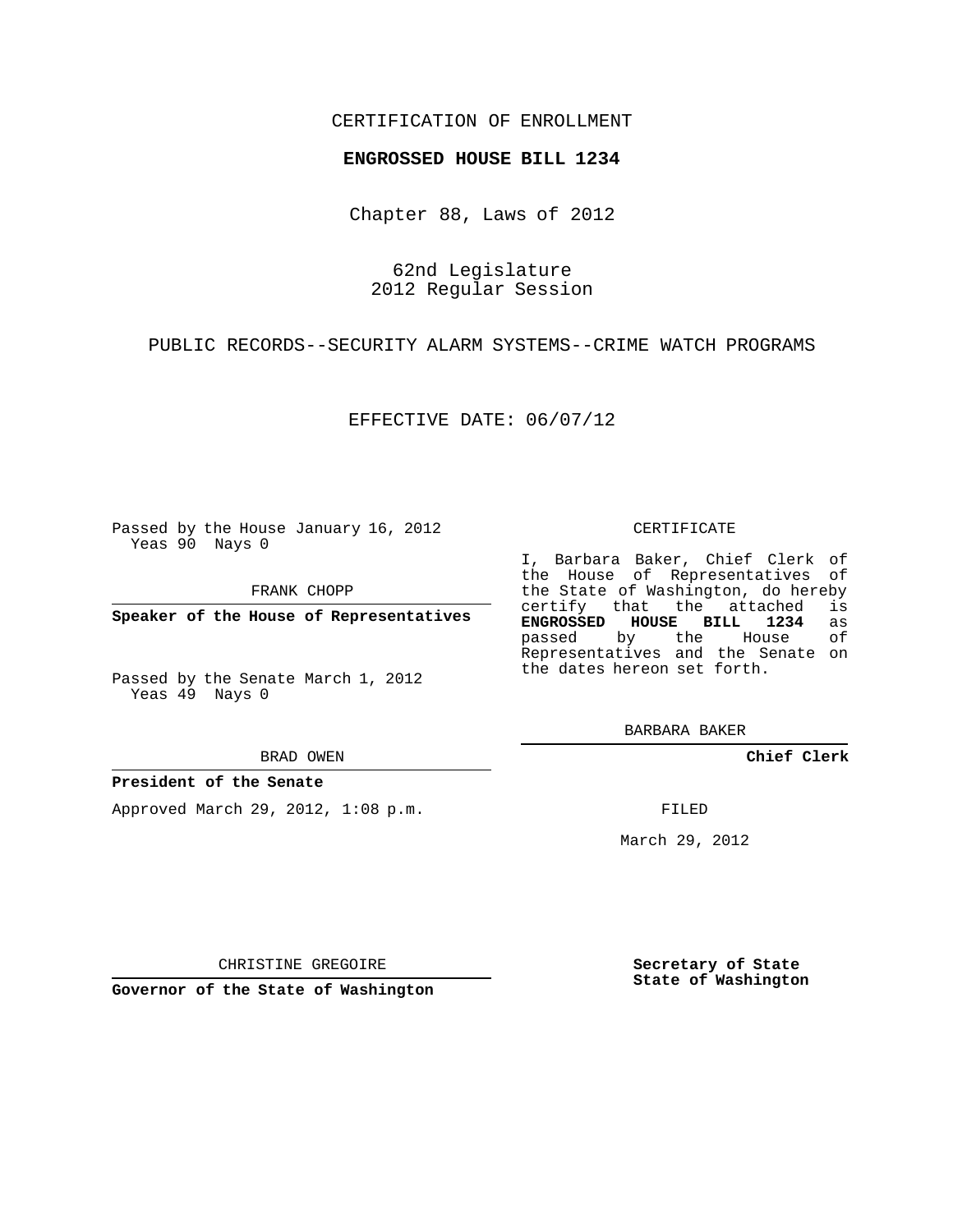# **ENGROSSED HOUSE BILL 1234** \_\_\_\_\_\_\_\_\_\_\_\_\_\_\_\_\_\_\_\_\_\_\_\_\_\_\_\_\_\_\_\_\_\_\_\_\_\_\_\_\_\_\_\_\_

\_\_\_\_\_\_\_\_\_\_\_\_\_\_\_\_\_\_\_\_\_\_\_\_\_\_\_\_\_\_\_\_\_\_\_\_\_\_\_\_\_\_\_\_\_

Passed Legislature - 2012 Regular Session

## **State of Washington 62nd Legislature 2011 Regular Session**

**By** Representatives Moscoso, Hope, Klippert, Lytton, Johnson, Rivers, Jinkins, Ladenburg, Ryu, Reykdal, Fitzgibbon, and Maxwell

Read first time 01/17/11. Referred to Committee on State Government & Tribal Affairs.

 AN ACT Relating to law enforcement crime prevention efforts regarding security alarm systems and crime watch programs for residential and commercial locations; and reenacting and amending RCW 42.56.240.

BE IT ENACTED BY THE LEGISLATURE OF THE STATE OF WASHINGTON:

 **Sec. 1.** RCW 42.56.240 and 2010 c 266 s 2 and 2010 c 182 s 5 are each reenacted and amended to read as follows:

 The following investigative, law enforcement, and crime victim information is exempt from public inspection and copying under this chapter:

 (1) Specific intelligence information and specific investigative records compiled by investigative, law enforcement, and penology agencies, and state agencies vested with the responsibility to discipline members of any profession, the nondisclosure of which is essential to effective law enforcement or for the protection of any person's right to privacy;

 (2) Information revealing the identity of persons who are witnesses to or victims of crime or who file complaints with investigative, law enforcement, or penology agencies, other than the commission, if